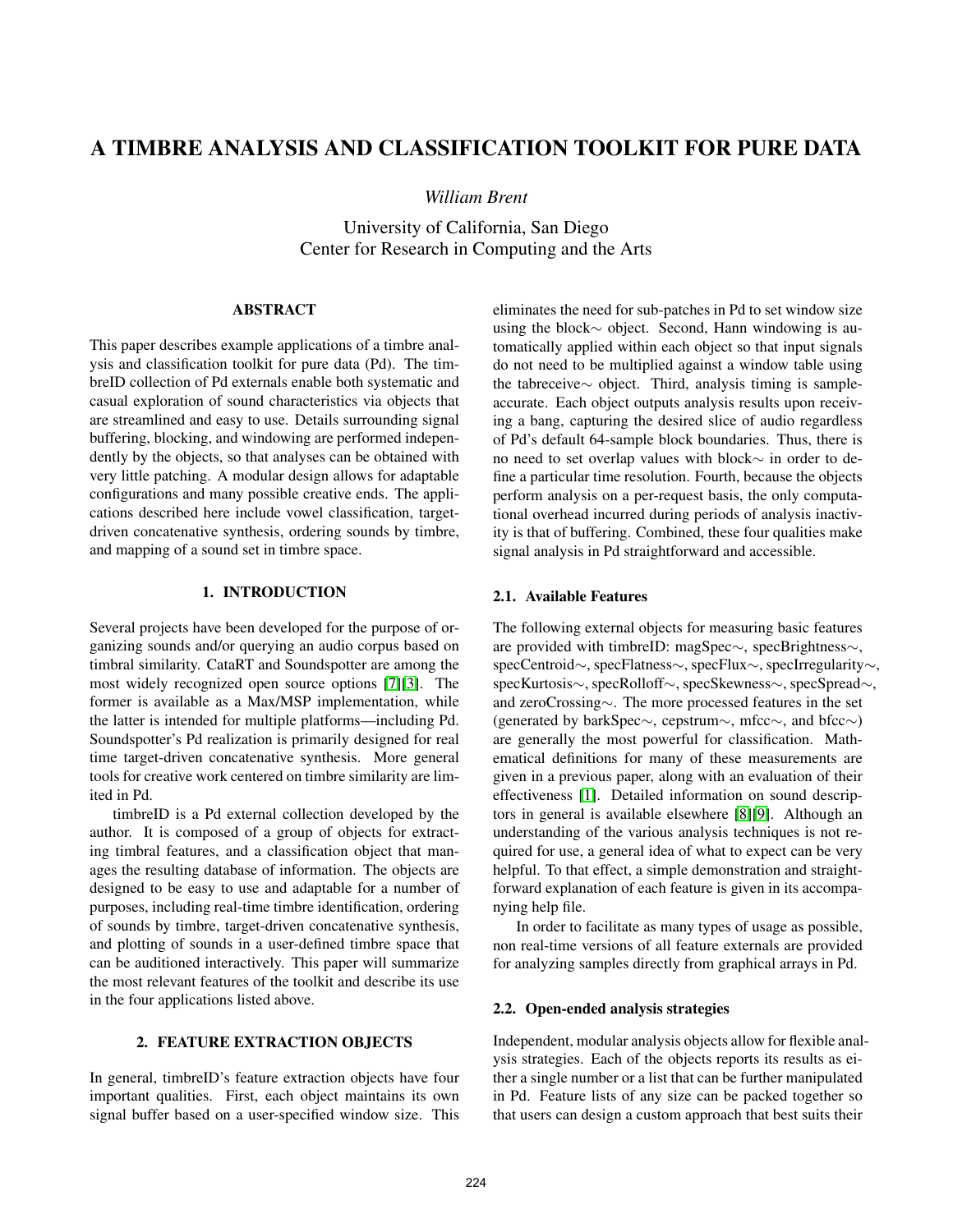particular sound set. Figure 1 demonstrates how to generate a feature list composed of MFCCs, spectral centroid, and spectral brightness. Subsets of mel-frequency cepstral coefficients (MFCCs) are frequently used for economically representing spectral envelope, while spectral centroid and brightness provide information about the distribution of spectral energy in a signal. Each time the button in the upper right region of the patch is clicked, a multi-feature analysis snapshot composed of these features will be produced.



Figure 1. Generating a mixed feature list.

Capturing the temporal evolution of audio features requires some additional logic. In Figure 2, a single feature list is generated based on 5 successive analysis frames, spaced 50 milliseconds apart. The attack of a sound is reported by bonk∼ [6], turning on a metro that fires once every 50 ms before turning off after almost a quarter second. Via list prepend, the initial moments of the sound's temporallyevolving MFCCs are accumulated to form a single list. By the time the fifth mel-frequency cepstrum measurement is added, the complete feature list is allowed to pass through a spigot for routing to timbreID, the classification object described below in section 3. Recording changes in MFCCs (or any combination of features) over time provides detailed information for the comparison of complex sounds.

These patches illustrate some key differences from the Pd implementation of libXtract, a well developed multi-platform feature extraction library described in [2]. Extracting features in Pd using the libXtract∼ wrapper requires subpatch blocking, Hann windowing, and an understanding of libXtract's order of operations. For instance, to generate MFCCs, it is necessary to generate magnitude spectrum with a separate object, then chain its output to a separate MFCC object. The advantage of libXtract's cascading architecture is that the spectrum calculation occurs only once, yet two or more features can be generated from the results.

While timbreID objects are wasteful in this sense (each object redundantly calculates its own spectrum), they are more efficient with respect to downtime. As mentioned above, features are not generated constantly, only when needed. Further, from a user's perspective, timbreID objects require



Figure 2. Generating a time-evolving feature list.

less knowledge about analysis techniques, and strip away layers of patching associated with blocking and windowing.

In order to have maximum control over algorithm details, all feature extraction and classification functions were written by the author, and timbreID has no non-standard library dependencies.

## 3. THE CLASSIFICATION OBJECT

Features generated with the objects described in section 2 can be used directly as control information in real-time performance. In order to extend functionality, however, a multipurpose classification external is provided as well. This object, timbreID, functions as a storage and routing mechanism that can cluster and order the features it stores in memory, and classify new features relative to its database. Apart from the examples package described in the following section, an in-depth help patch accompanies timbreID, demonstrating how to provide it with training features and classify new sounds based on training. Figure 3 depicts the most basic network required for this task.

Training features go to the first inlet, and features intended for classification go to the second inlet. Suppose the patch in Figure 3 is to be used for percussive instrument classification. In order to train the system, each instrument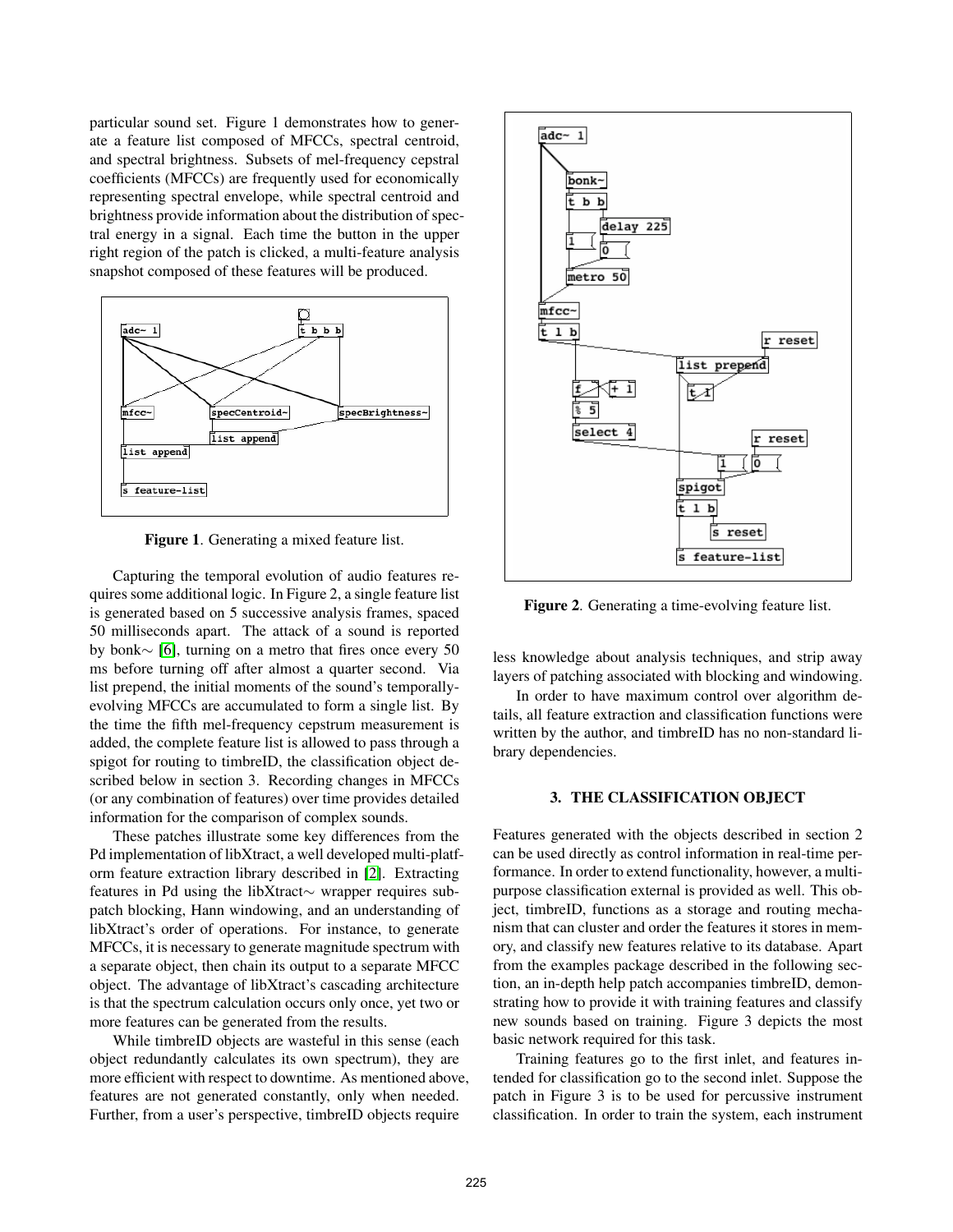

Figure 3. timbreID in a training configuration.

should be struck a few times at different dynamic levels. For each strike, an onset detector like bonk∼ will send a bang message to bfcc∼—the Bark-frequency cepstral analysis object. Once a training database has been accumlated in this manner, bfcc∼'s output can be routed to timbreID's second inlet, so that any new instrument onsets will generate a nearest match report from the first outlet. A match result is given as the index of the nearest matching instance as assigned during training. For each match, the second outlet reports the distance between the input feature and its nearest match, and the third outlet produces a confidence measure based on the ratio of the first and second best match distances.

For many sound sets, timbreID's clustering function will automatically group features by instrument. A desired number of clusters corresponding to the number of instruments must be given with the "cluster" message, and an agglomerative hierarchical clustering algorithm will group instances according to current similarity metric settings. Afterward, timbreID will report the associated cluster index of the nearest match in response to classification requests.

Once training is complete, the resulting feature database can be saved to a file for future use. There are four file formats available: timbreID's binary .timid format, a text format for users who wish to inspect the database, ARFF format for use in  $WEXA<sup>1</sup>$ , and .mat format for use in either MATLAB or GNU octave.

#### 3.1. timbreID settings

Nearest match searches are performed with a k-nearest neighbor strategy, where *K* can be chosen by the user. Several

other settings related to the matching process can also be specified. Four different similarity metrics are available: Euclidean, Manhattan (taxicab), Correlation, and Cosine Similarity. For feature databases composed of mixed features, feature attribute normalization can be activated so that features with large ranges do not inappropriately weight the distance calculation. Specific weights can be dynamically assigned to any attribute in the feature list in order to explore the effects of specific proportions of features during timbre classification or sound set ordering. Alternatively, the feature attributes used in nearest match calculations can be restricted to a specific range or subset. Or, the attribute columns of the feature database can be ordered by variance, so that match calculations will be based on the attributes with the highest variance.

Further aspects of timbreID's functionality are best illustrated in context. The following section describes four of the example patches that accompany the timbreID package.

## 4. APPLICATIONS

## 4.1. Vowel recognition

Identification of vowels articulated by a vocalist is a task best accomplished using the cepstrum∼ object. Under the right circumstances, cepstral analysis can achieve a rough deconvolution of two convolved signals. In the case of a sung voiced vowel, glottal impulses at a certain frequency are convolved with a filter corresponding to the shape of the vocalist's oral cavity. Depending on fundamental frequency, the cepstrum of such a signal will produce two distinctly identifiable regions: a compact representation of the filter component at the low end, and higher up, a peak associated with the pitch of the note being sung. The filter region of the cepstrum should hold its shape reasonably steady in spite of pitch changes, making it possible to identify vowels no matter which pitch the vocalist happens to be singing. As pitch moves higher, the cepstral peak actually moves *lower*, as the so-called "quefrency" axis corresponds to period the inverse of frequency. If the pitch is very high, it will overlap with the region representing the filter component, and destroy the potential for recognizing vowels regardless of pitch<sup>2</sup>.

Having acknowledged these limitations, a useful pitchindependent vowel recognition system can nevertheless be arranged using timbreID objects very easily. Figure 4 shows a simplified excerpt of an example patch where cepstral coefficients 2 through 40 are sent to timbreID's training inlet every time the red snapshot button is clicked. Although identical results could be achieved without splitting off a specific portion of the cepstrum<sup>3</sup>, pre-processing the feature

<sup>1</sup>WEKA is a popular open source machine learning package described in [4]

<sup>2</sup>These qualities of cepstral analysis can be observed by sending cepstrum∼'s output list to an array and graphing the analysis continuously in real-time.

<sup>&</sup>lt;sup>3</sup>The alternative would be to pass the entire cepstrum, but set timbreID's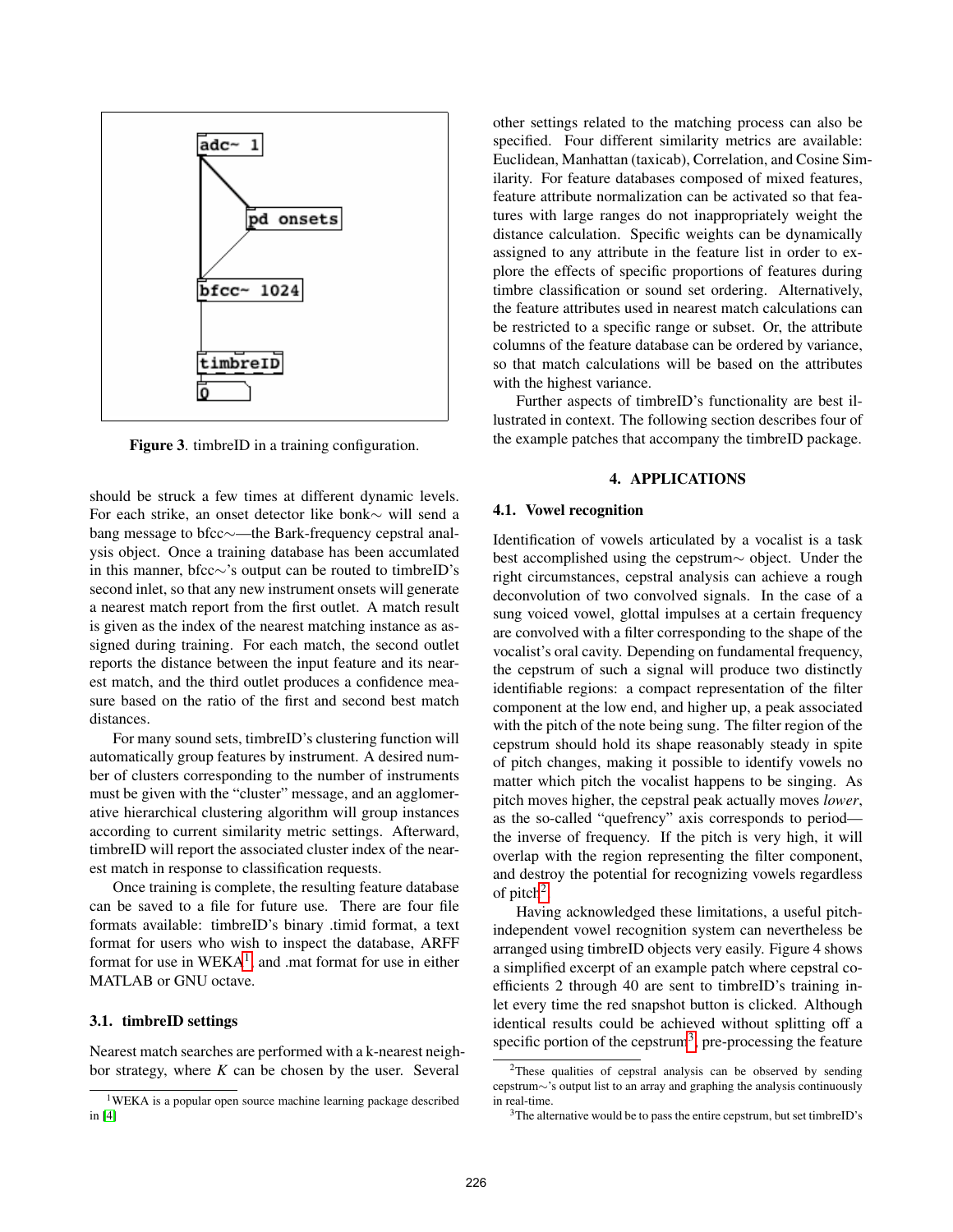

Figure 4. Sending training snapshots and continuous overlapping cepstral analyses to timbreID.

with two instances of Pd's list splitting object keeps timbreID's feature database more compact. The choice of cepstral coefficient range 2 through 40 is somewhat arbitrary, but it is very easy to experiment with different ranges by changing the arguments of the two list split objects.

In order to train the system on 3 vowels, about 5 snapshots must be captured during training examples of each sung vowel. In order to distinguish background noise, 5 additional snapshots should be taken while the vocalist is silent. Next, the "cluster" message is sent with an argument of 4, which automatically groups similar analyses so that the first vowel is represented by cluster 0, the second vowel by cluster 1, and so on. The cluster associated with background noise will end up as cluster 3. It is not necessary to ensure that each vowel receives the same number of analyses. If there were 7 training examples for the first vowel and only 5 for the others, the clustering algorithm should still group the analyses correctly. Clustering results can be verified by sending the "cluster list" message, which sends a list of any particular cluster's members out of timbreID's fourth outlet.

To switch from training to classification, cepstrum∼'s pre-processed output must be connected to timbreID's second inlet. The actual example patch contains a few routing objects to avoid manual re-patching, but they are omitted here for clarity. Activating the metro in Figure 4 enables continuous overlapping analysis. If finer time resolution is desired for even faster response, the metro's rate can be set to a shorter duration. Here, the rate is set to half the duration of the analysis window size in milliseconds, which corresponds to an overlap of 2. As each analysis is passed from cepstrum∼ to timbreID, a nearest match is identified and its associated cluster index is sent out timbreID's first outlet. The example patch animates vowel classifications as they occur.

## 4.2. Target-based Concatenative Synthesis

Some new challenges arise in the case of comparing a constant stream of input features against a large database in real-time. The vowel recognition example only requires a feature database containing about 20 instances. To obtain interesting results from target-based concatenative synthesis, the database must be much larger, with thousands rather than dozens of instances. This type of synthesis can be achieved using the systems mentioned in section 1, and is practiced live by the artist sCrAmBlEd?HaCkZ! using his own software design [5]. The technique is to analyze short, overlapping frames of an input signal, find the most similar sounding audio frame in a pre-analyzed corpus of unrelated audio, and output a stream of the best-matching frames at the same rate and overlap as the input.

The example included with timbreID provides an audio corpus consisting of 5 minutes of bowed string instrument samples. As an audio signal comes in, an attempt at reconstructing the signal using grains from the bowed string corpus is output in real time. Audio examples demonstrating the results can be accessed at [www.williambrent.com.](http://www.williambrent.com)

In these types of applications, timbreID's third inlet can be used in order to search large feature databases. Classification requests sent to the third inlet are restricted by a few additional parameters. For instance, the search for a nearest match can be carried out on a specified subset of the database by setting the "search\_center" and "neighborhood" parameters.

The concatenative synthesis example provides options for different grain sizes and analysis rates, but with default settings, the process of computing a BFCC feature for the input signal, comparing it with 2500 instances in the feature database, and playing back the best-matching grain occurs at a rate of 43 times per second. Using a 2.91 GHz Intel Core 2 Duo machine running Fedora 11 with 4 GB of RAM, the processor load is about 17%. By lowering the neighborhood setting, this load can be reduced. However, reducing processor load is not the only reason that restricted searches are useful. A performer may also wish to control which region of the audio corpus from which to synthesize.

A third parameter, "reorient" causes search center to be continually updated to the current best match during active synthesis. With matches occuring 43 times per second, the search range adapts very quickly to changes in the input signal, finding an optimal region of sequential grains from which to draw.

active attribute range to use only the  $2<sup>nd</sup>$  through  $40<sup>th</sup>$  coefficients in similarity calculations.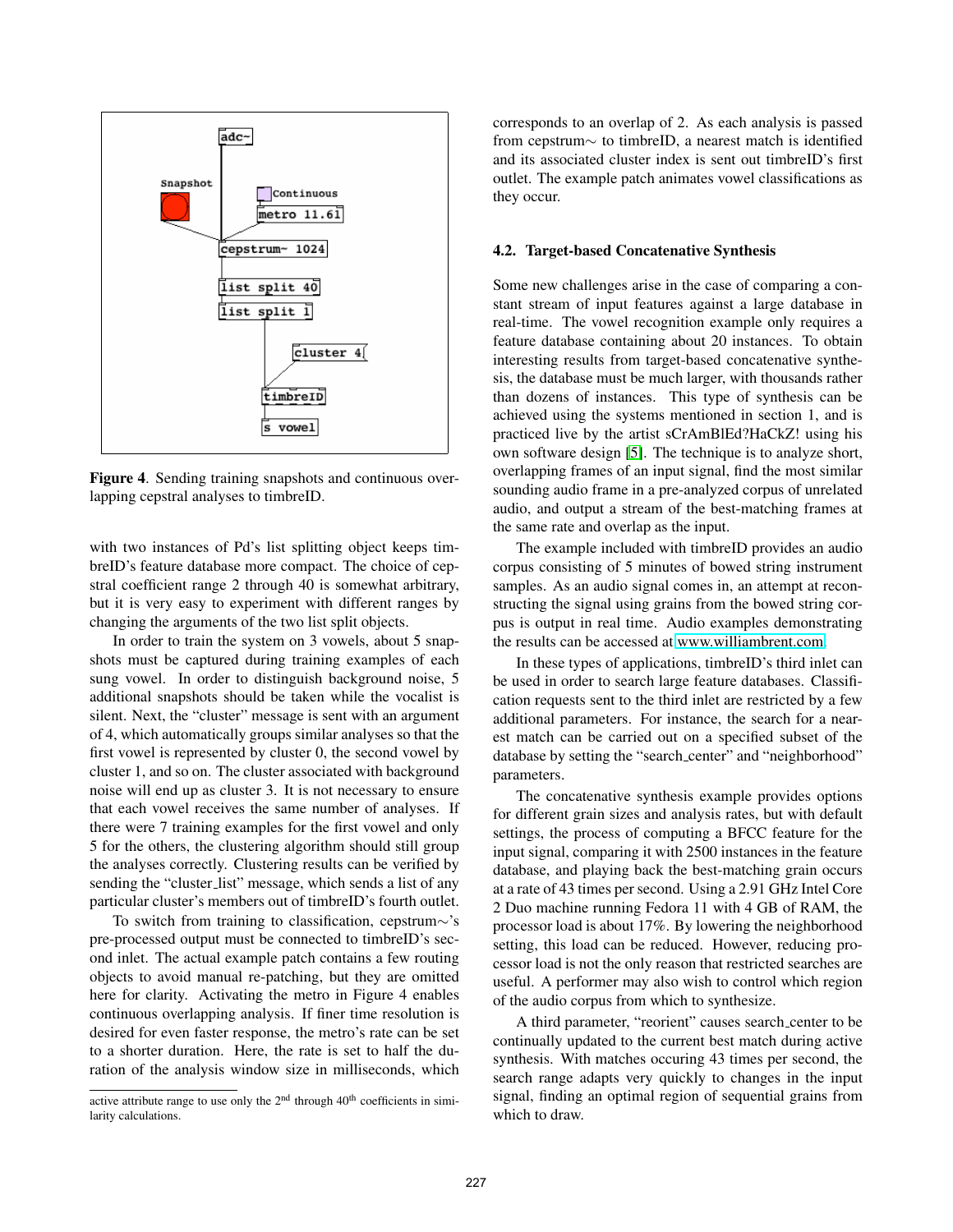## 4.3. Timbre ordering

The timbre ordering examples use two different approaches to sound segmentation: the first patch reads in pre-determined onset/offset times for each of 51 percussion instrument attacks, and the second automatically divides loaded samples into grains that are 4096 samples in length by default. Onset/offset labels for the first example were generated manually in Audacity, exported to a text file, then imported to a table in Pd. The percussive sound set included with this example is small, and is intended to provide a clear demonstration of timbreID's ordering capabilities. Figure 5 shows a region of the patch that includes the table where ordering information is stored and 5 sliders that control feature weighting.



Figure 5. 51 percussion sounds ordered based on a userspecified weighting of 5 features.

Ordering is always performed relative to a user-specified starting point. With 51 instruments, when an instrument index between 0 and 50 is supplied along with the "order" message, timbreID will output the ordering list at its fourth outlet for graphing. Using the 5 feature weight sliders, it is possible to boost or cut back the influence of any particular feature in the ordering process. The features implemented in this patch are temporally evolving spectral centroid, spectral flatness, zero crossing rate, loudness, and BFCCs.

After hearing the results of a particular ordering, the levels of the feature weight sliders can be changed in order to produce a new ordering and gain an understanding of the effects of various features in the process. An ordering is shown in the graph of Figure 5, where the y axis represents instrument indices 0 through 50, and the x axis indicates each instrument's position in the ordering. It begins at instrument 0 with a drum and progresses through other drum strikes followed by snares, a sequence of cymbal strikes, and a sequence of wooden instruments. Ordering the set by starting with a wooden instrument will produce a different result that retains similarly grouped sequences. An expanded version of this patch could be useful as a compositional aid for exploring relationships between sounds in a much larger set, offering paths through the sounds that are smooth with respect to different sonic characteristics.

Two types of ordering are available: "raw" and "relative". The graph in Figure 5 was produced with relative ordering, which starts with the user-specified instrument, finds the nearest match in the set, then finds the nearest match to that match (without replacement), and so on. The point of reference is always shifting. Raw ordering begins with the given instrument, then finds the closest match, the second closest match, the third closest match (also without replacement), and so on. Orderings of this type start with a sequence of very similar sounds that slowly degrade into randomness, and usually finish with a sequence of similar sounds—those that are all roughly equal in distance from the initial sound, and hence, roughly similar to each other.

The second ordering example loads and segments arbitrary sound files. Loading a speech sample generates sequences of similar phonemes with a surprisingly continuous pitch contour. Audio generated from this and other ordering examples can be accessed at the [author's website.](http://www.williambrent.com)

## 4.4. Mapping sounds in timbre space



**Figure 6.** 847 speech grains mapped with respect to the  $2<sup>nd</sup>$ and 3rd BFCC.

Another way to understand how the components of a sound set relate to one another is to plot them in a userdefined timbre space. CataRT is the most recognized and well developed system for this task; timbreID makes it pos